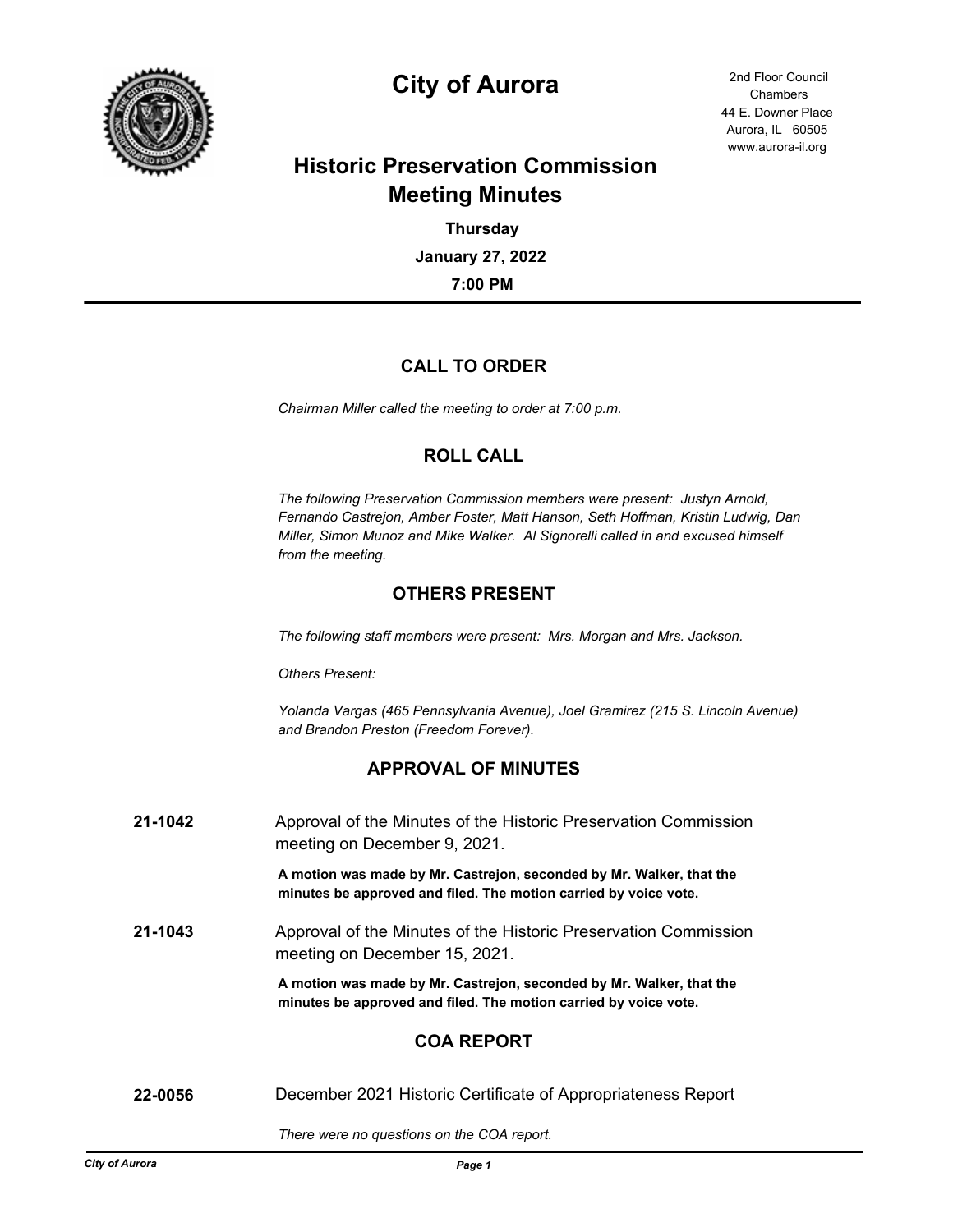**This COA Report was discussed and filed.**

## **PUBLIC COMMENT**

*None.*

### **AGENDA**

[21-0884](http://aurora-il.legistar.com/gateway.aspx?m=l&id=/matter.aspx?key=10901) Certificate of Appropriateness to allow three years to correct the violation of one vinyl window in the gable end at 465 Pennsylvania Avenue (Daniel & Raquel Vargas - 21-0884 / AU21/2-21.313-COA/HP - JM - Ward 6)

> *Mrs. Morgan said here is a picture. The owners are requesting a Certificate of Appropriateness to allow an extended timeframe and some leniency to correct the inappropriate vinyl window on the front façade that was originally 2 smaller windows at 465 Pennsylvania Avenue. Here is an earlier photo showing the 2 smaller windows and then the current photo, a more correct photo, with the violation. In 2020, staff was informed the 2 windows on the front façade and gable end were replaced with 1 large sash vinyl window. Staff informed the owner that the window on the front façade will need to be restored to the 2 windows. The window will need to be replaced with the same dimensions of the original windows. The owner wants to know if there is any other alternative that would be less costly that the Commission would consider, as well as a timeframe. The 1 large window does not appear to be consistent of the period of the house and other surrounding houses when staff was kind of looking around. However, staff suggested that the owner come to the Commission and discuss the issue and see if there's any other alternatives, as well as a timeframe.*

> *My name is Yolanda Vargas and the address is 465 Pennsylvania. My dad is the owner of this house. As you see, well he is a retired man. He has very low income for his retirement. The reason that he changed the window was because it was very old and his bills, like electricity, was going so high because that window it was just like not working anymore for the house. We decided to change the window. We didn't know that we were not supposed to get a different window, unfortunately. So now he really can't afford to remove the window again. I got 2 estimates from Home Depot for the window that you just sent me the letter and gave me like some kind of ideas about the window and it is like over \$3,000 for that window. My dad, I'll show you guys his paper from the Social Security. He gets \$3,000 a year. How is he going to pay for a window? The supervisor was telling me to apply for the grant and I was reading about this program, but I know that I have to submit all the paperwork and if you approve of it, or we got approved, he has to pay in front and then he is going to get reimbursed, but here it is again, he doesn't have the money. How can we do it? If the city provides the window, if the city helps with that, of course, he is going to let you change the window. He is not able to pay for that window and repairs and labor and everything.*

*Mrs. Ludwig said may I ask were the other windows replaced? Were all the windows replaced on the home on the side and the back?*

*Ms. Vargas said no, just that one. The other ones are all fine, but that one was very old. My brother, my dad, they were trying to fix it on the sides and tried to help. Like in the wintertime like put in like you know, some plastic to help to keep in the heat, but it wasn't working. There was like no way to keep that window anymore.*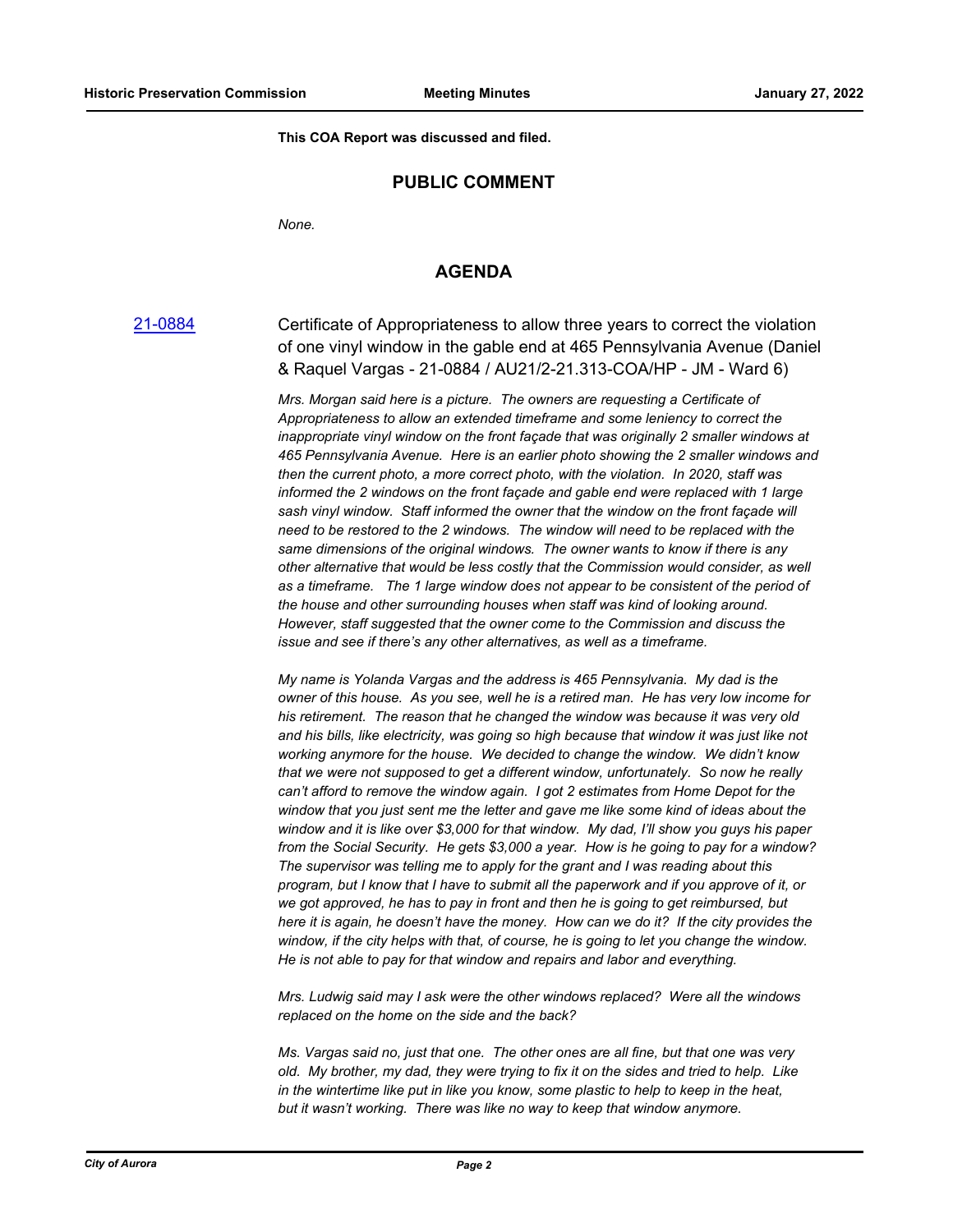*Mrs. Ludwig said and you didn't keep any of the, when it got removed, the molding, nothing got kept, right? You threw it all away?*

*Ms. Vargas said all of that was all old and not working any more.*

*Mr. Hoffman said how much did it cost to replace that window?*

*Ms. Vargas said that window, it was like \$800. We bought it at Home Depot also and it was about \$800. So now that we got the estimate, I was so surprised. I got 2 models the way you guys told us like a size and wood and all that kind of stuff and it is \$3,000. I have it here for you guys.*

*Mr. Hoffman said that seems unusually high just for one that would be compliant with the rules. There should be quite a bit cheaper options.*

*Mrs. Ludwig said maybe we can find some other vendors that we've used that are more…*

*Ms. Vargas said the point is, like my dad said, if the city provides the window, he is able to put it back, but otherwise, he cannot afford it. Maybe you say 3 years to change the window, but that means like he needs to be paying monthly payments. He only gets \$3,000 a year. I feel like it is impossible for him.*

*Chairman Miller said given the nature of the house, I had done something similar to what staff did, kind of looking around to see what that style of house might have on it and really all I could find was what Jill found was the 2 windows side by side, probably double hung, although I think what you have there were casements and they probably weren't the original windows either. They were old, but I don't think they went back to, would this home be around 1910 or something? I don't think they were that old, but houses of that style did seem to have the 2 side by side kind of narrow with the woodwork between them. That's what it will take to correct the violation. I don't think I'm going to complain about the 3 year timeframe. I don't know what everyone else thinks.*

*Mr. Castrejon said Jill, have you guys budgeted what the grant situation might be like next year?*

*Mrs. Morgan said for 2022 we have \$100,000.*

*Mrs. Ludwig said and possibly this isn't, with different quotes, \$3,000 seems really crazy, right? We are all in agreement it's probably not that much. Do they have anything in this situation, is there kind of exception for someone having to pay up front in full?*

*Mrs. Morgan said not for the grant. That's just how the preservation grant is set up. We could possibly reach out to like the Neighborhood Project. They don't necessarily always do historic windows. They are doing one now in Riddle, so maybe that's something I could reach out to them and see if it is something they would be able to do. I don't know, since the window functions, under their prerogative if they would change it just because it is a violation, but I could reach out to them and see.*

*Chairman Miller said I don't know what other homeowners have done to front fund because I suspect some of them don't have the cash either. I don't know what financial details people, or we don't collect their financial details, so we don't*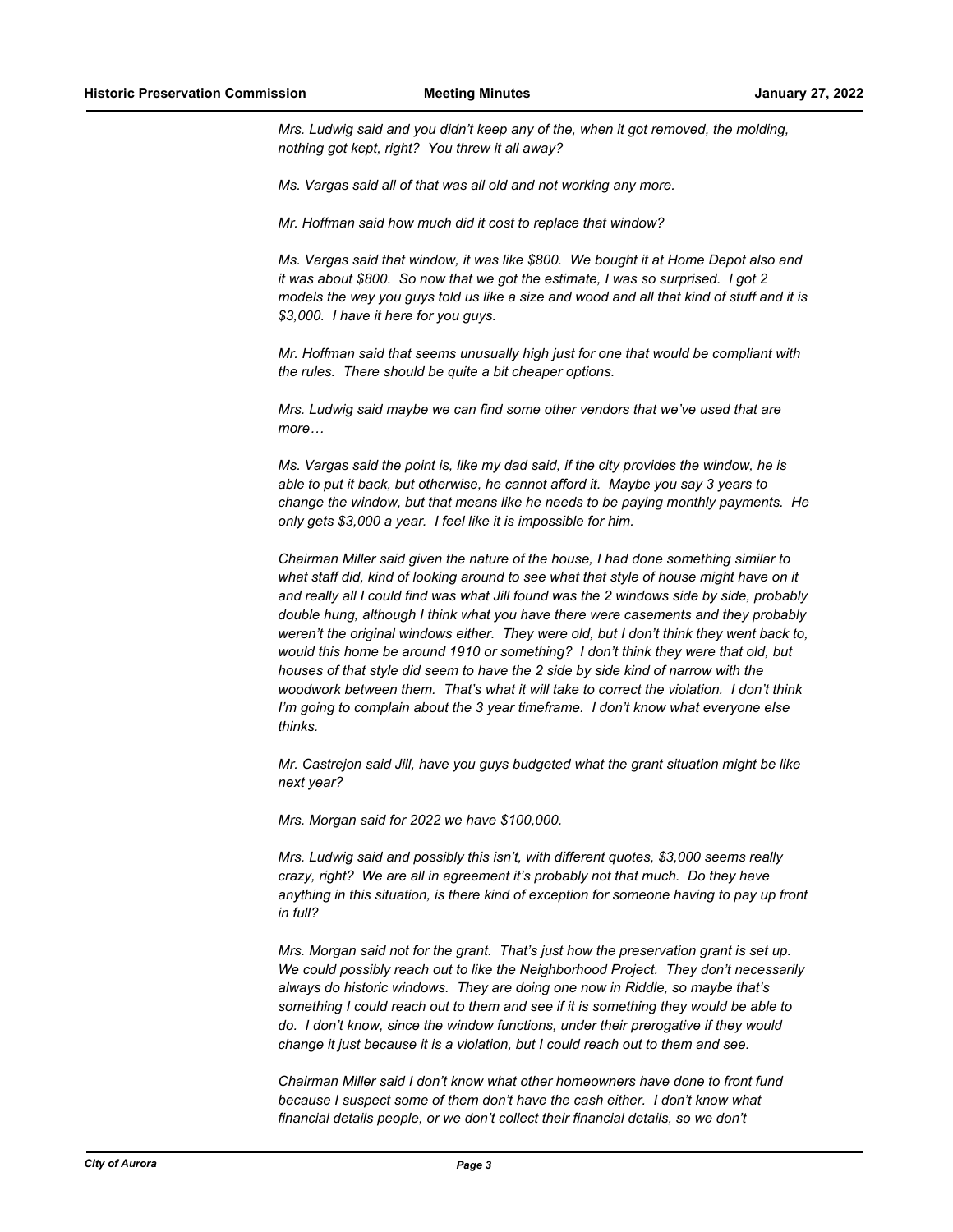*necessarily know.*

*Mrs. Morgan said we don't. I do know of one homeowner putting stuff on credit cards and looked into taking out a cash advance for the grants. He also didn't necessarily have it to fund it up front.*

*Mrs. Ludwig said do they have the option to, I mean we're not going to rush and make them go do this right now, do we have the option to go and explore what options we have?*

*Mrs. Morgan said yes. I can have them keep extending it and say that they are working with the Commission, that we are trying to look into other alternatives and see if we can find something a little more cost friendly and reach out to the Neighborhood Project and see if there are any other options that the Commission can think of that we can look into. We can just keep extending it as long as they are working with us on it.*

*Mr. Hanson said in a possible discussion with the Neighborhood Project, I think it is a great idea, number one. Number two, in asking them to consider taking this project on, the window currently as installed is essentially brand new and has utility to it. That may be a consideration for them to take it on in saying yes, we'll do this, but we'll take that window as kind of a barter system.*

*Mrs. Ludwig said that's a great idea.*

*Mr. Hanson said and I also think encouraging people to use predatory lenders like cash advance places for code compliance is a bad idea.*

*Mrs. Ludwig said it sounds like we are definitely sympatric with this situation.*

*Ms. Vargas said I agree if they can come up with a window, they can take that window. That wouldn't be a problem for us. It is brand new. We just changed it recently. We got the letter then, so it is brand new.*

*Mr. Hanson said they could possibly defray the cost of the overall project if we found someone to take it on.*

*Mr. Munoz said can you get a local carpenter that can maybe make the frame and make it similar to the other windows that they had?*

*Mrs. Ludwig said to make a frame over it?*

*Mr. Munoz said no, make the frames to what was there.*

*Mrs. Morgan said so you are thinking instead of buying a built one that maybe a carpenter could even configure something cheaper?*

*Ms. Vargas said that would be very expensive with a carpenter wouldn't it?*

*Mrs. Morgan said I'm thinking it might end up being more expensive.*

*Ms. Vargas said I was asking around with some carpenters and they told me that that would be like a very custom window. That would be expensive and they gave me an idea. Why don't you go to Home Depot? So they came from Home Depot. They took the measurements and everything and well yes, that's what they told me that a*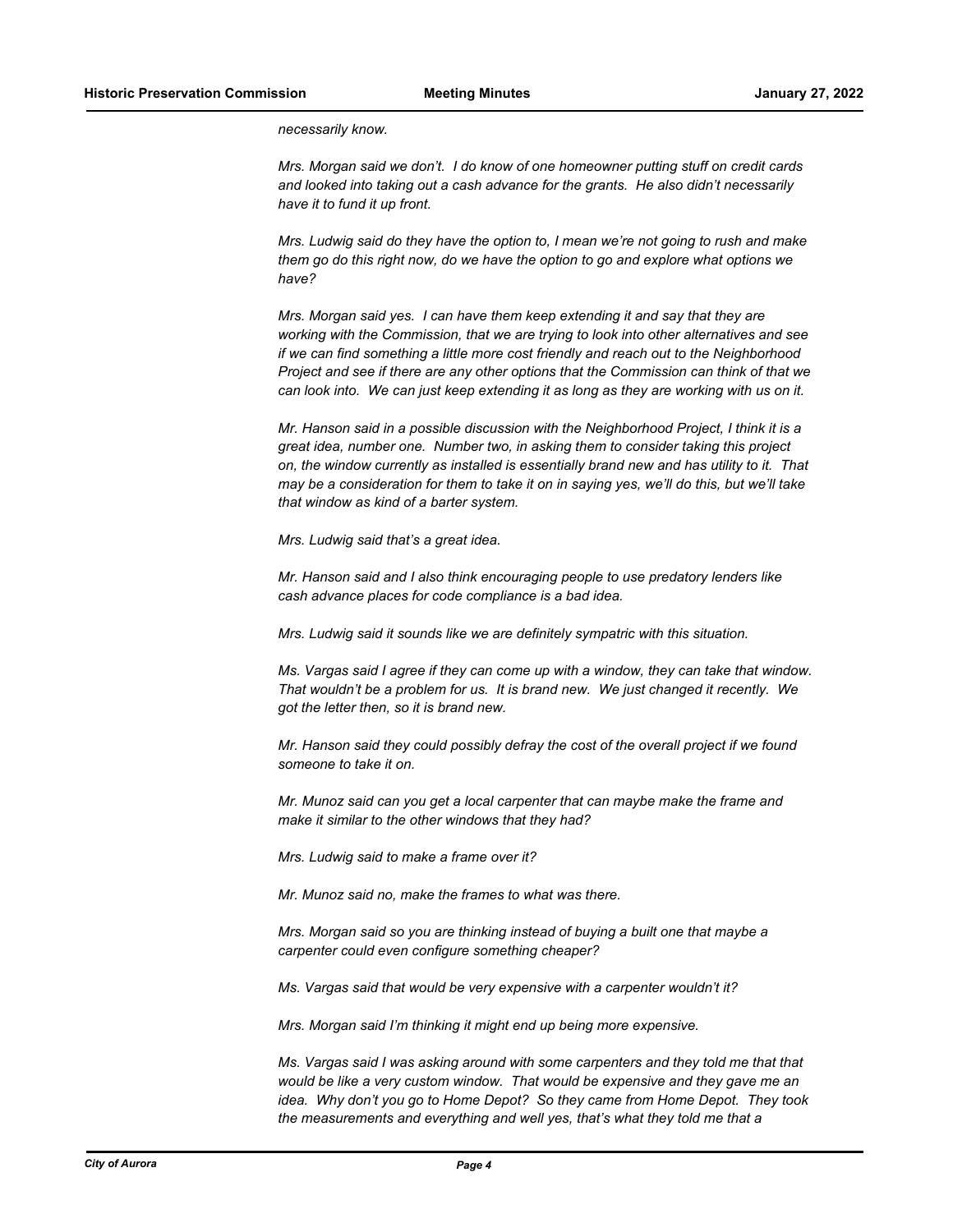*carpenter would be more expensive than Home Depot. But you guys can explore that too.*

*Mrs. Ludwig said I don't seem to be worried about Home Depot's capability to get it right.*

*Mr. Hoffman said there's not enough information in these quotes to determine what they are offering. It looks like they might be trying to provide like a combined unit. The original windows were 2 separate windows with a dividing frame, so these you might be able to…*

*Ms. Vargas said I wasn't able to show the person the original window because I don't have a photo. I was trying right now with you showing it to take a picture because I don't have it.*

*Mrs. Morgan said it's from Google. A street view.*

*Ms. Vargas said I did show this guy from Home Depot the letter you guys sent me, so he took it from there to get me the estimate.*

*Mr. Hoffman said okay. I think that might be why those were so high because he was trying to specify a single window that would go in that opening to give this type of appearance, so he would have either joined together with a mullion or grills or something to do this, but it looks like the original, and if you compare it to the other houses, that would actually be a good example. You could also show him the example photos that Jill had of other houses in the neighborhood houses. Were you there when he took the old ones out? I suspect you had to demolish dividing casing between 2 separate windows, so that would need to be put back. Actually you would be getting 2 separate, small, custom size, but just about anything you order will be, but they are very standard just double hung. You wouldn't even have to have double hung. You could do just a single hung and that would be a little cheaper.*

*Ms. Ludwig said so maybe we can work on advising some other options that might be cheaper than what they are suggesting.*

*Ms. Vargas said yes probably. As I said, I didn't have a picture to provide the person, so I just showed the letter and got to this idea that the city is asking me, so he give me an estimate from there.*

*Mr. Hoffman said the guy who gave you the window quote won't be able to put or provide the actual wood framing that goes between that. It is relatively simple carpentry that either you yourself would need to build or to have it done. Essentially to recreate what was taken out. It is relatively simple. It's just standard lumber.*

*Mrs. Morgan said would it probably be something where you go with a carpenter who would do the work and then do the insulation of the windows, as opposed to like having the Home Depot or something install it. Like buy the windows and then have the carpenter build that middle part and then install the 2 sashes.*

*Mr. Hoffman said yes. Someone with enough knowledge of building that and then installing the windows will need to take the measurements and make a sketch for what the actual size of the 2 windows needs to be. Let me look at the old picture. I think the casing between them appears to be the same width as the side. Sometimes it is narrower, like some of these examples, but like this one here, it is the same width, so*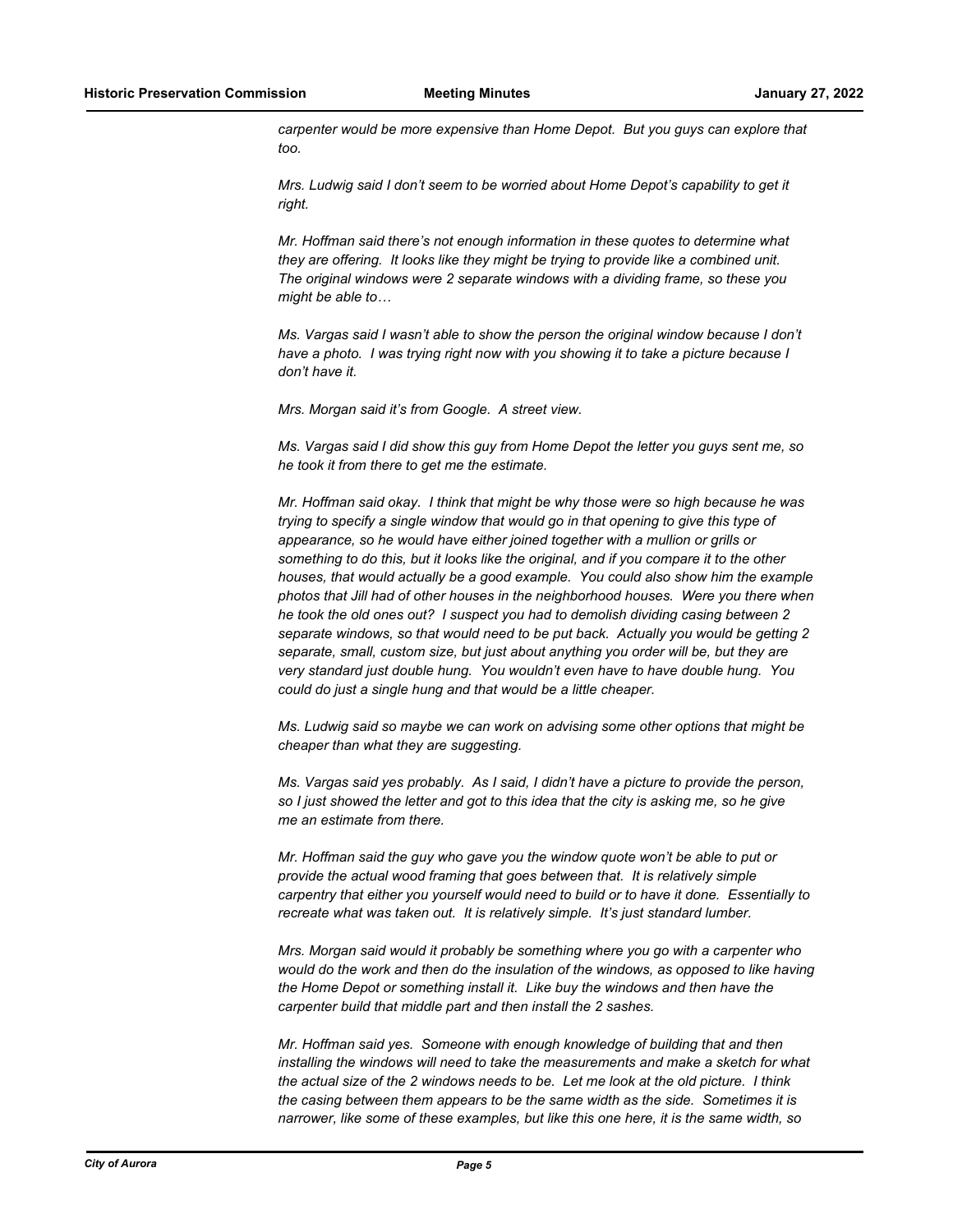*it is probably about 4 inches. Sometimes the window would be paired with just a real narrow adjoining strip. That would also be an acceptable option.*

*Mrs. Ludwig said so Jill, are we allowed to then, without it being a huge rush, are we allowed to help kind of write something up kind of like what we did with the sign and we suggested some fonts that helped them. Is that something that we are allowed to maybe draft some kind of an outline on what we would suggest that they ask when they go out?*

*Mrs. Morgan said yes, definitely. As much information and help that you guys can provide, I think the owners and everybody would be happy to…*

*Mr. Hoffman said I can make up a quick sketch.*

*Chairman Miller said what Seth was describing is I think what needs to happen.*

*Mr. Hanson said can that be put together with the Google Earth photo and the examples from the surrounding neighborhood homes for the Petitioner as well in case they happen to kind of shop their options themselves? She was taking pictures of our pictures.*

*Mrs. Morgan said yes. We can send them some of the contractor's we've worked with. I don't know how special, the carpenters we know who specialize in windows, I don't think you technically need…*

*Mr. Hoffman said a competent handyman can do this kind of work.*

*Mrs. Morgan said so if anyone has like suggestions of those for them.*

*Mrs. Ludwig said so what we were saying what we could do for you is to take a little time and draft up, because we've got a really good expert here, to draft up a sketch for you and some suggesting of which contractor and to brainstorm a little on the least expensive way to get it done and bring it back into compliance and then for Jill to take that to the Neighborhood Project and see what we can do.*

*Ms. Vargas said that sounds good. Again, he doesn't have enough money, as I told you, to do that, but otherwise we can work with you guys to fix the windows the way the city wants it.*

*Mrs. Ludwig said and then call us. Don't touch the house again. Call us. We are here for you.*

*Ms. Vargas said thank God the house is in pretty good shape, the whole house, except that window. It was very, very bad. But the house is still in good condition.*

*Mrs. Morgan said we'll get this information together and be in touch. E-mail is good for you?*

*Ms. Vargas said yes.*

*Mrs. Morgan said I'll probably contact you by e-mail and then I'll go back to the inspector and ask her to extend it because we are still working with you to figure something out.*

*Mrs. Vargas said thank you.*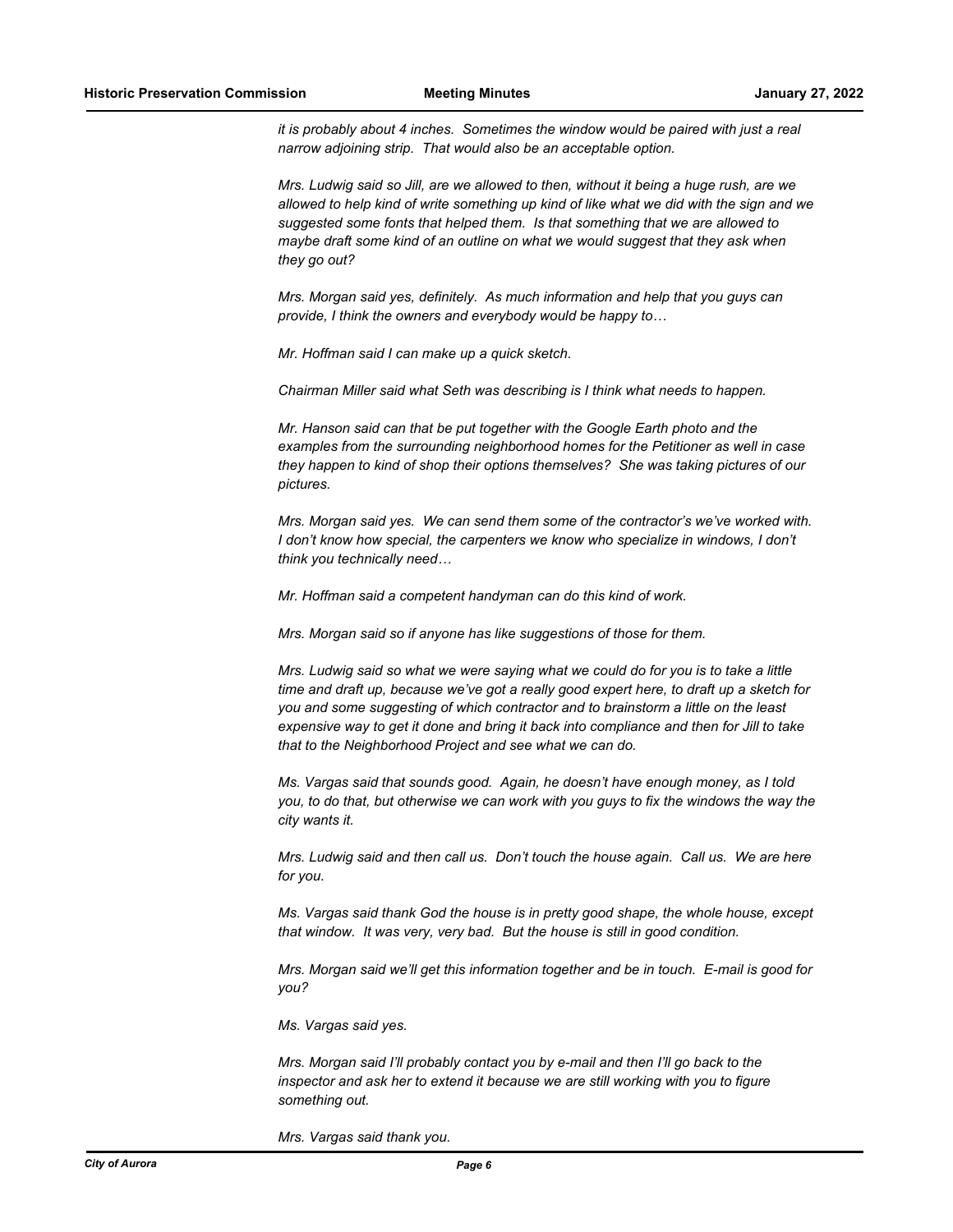[22-0012](http://aurora-il.legistar.com/gateway.aspx?m=l&id=/matter.aspx?key=11101) Certificate of Appropriateness to demolish the current garage and build a new garage at 451 Spruce Street (Roxana Ochoa- 22-0012 - AU21/2-22.008-COA/HP- Ward 6)

> *Mrs. Morgan said 451 Spruce told me they didn't think they could make it, but I just wanted to go ahead and put then on the agenda just in case something changed. They are planning on being here in February.*

**22-0053** Certificate of Appropriateness to install solar panels on the roof being partially visible from the street at 215 S Lincoln Avenue (Joel Gramirez-22-0053 - AU27/1-22.016-COA/HP - Ward 2)

> *Mrs. Morgan said this is an 1890's Queen Anne style home. In general, the applicant is proposing to install 9 solar panels on the back portion of the roofline of behind the cross gables, but still partially visible from the street. The home has a front gable roof with cross gable wings extending on both the elevations. The applicant originally submitted a permit to install solar panels on the roofline on the back as well as the front of the house in front of the cross gables, but staff informed them that that would not meet that minimally visible requirement that we update last year and requested that they resubmit a proposal with the solar panels just behind the cross gables. Staff felt that this proposal meets that minimally visible requirement.*

*Mr. Gramirez said I wanted to ask something. You just mentioned that last year you did a change of allowing some things?*

*Mrs. Morgan said we made it more lenient. Before that you couldn't have them at all if they were visible. They could only be invasively on the rear and side, so we allowed more leniency, but still being minimally visible.*

*Mr. Gramirez said as you probably saw the picture there, this house is something that I got into 9 years ago when I came here to Aurora, not knowing it was within the historical district until later on. I found out by my neighbors. But this house is a 2 story plus the attic, which is like 30 feet high. When you mentioned something about visible from the street, people who drive by there, if that's who we are worrying about, they don't pay attention to what's up on the houses. They just drive by on the street. You might look at the front of the house, the entrance of the house, maybe the first floor of the house to see the windows and doors, but I never go out looking at the house like this and see what is up there. This is why I don't understand why this cannot be allowed because the area where they first suggested to install them, I don't think they are that visible because they are way high, 30 feet high or more. So that's why I wanted to come and ask about this. As you know, this house is just like the person that left, they have a lot of old windows. That house, when I came in 2013, I remodeled the entire inside, wiring, insulation, plumbing because it was a house in big need of remodeling. For all that, I got permission from the city. Then when I wanted to do some of the windows, I was told no you cannot because it is within the area that you cannot change any of those windows and those windows are old. This house, I was telling Brandon here, that these windows are about 2½ or 3 feet wide by 6 feet tall and the bigger the window, as you know in this kind of weather we are having right now, the air comes in. I tried to do as much as the other lady was saying, you know, protect it from the inside, but the wind when it blows hard you can always feel it. And what does that mean? More gas for the furnace, more electricity that we spend and so the bigger the house, the more taxes that we pay also. We cannot do any more to this home. Although we want to make them look better than what they look like with new windows,*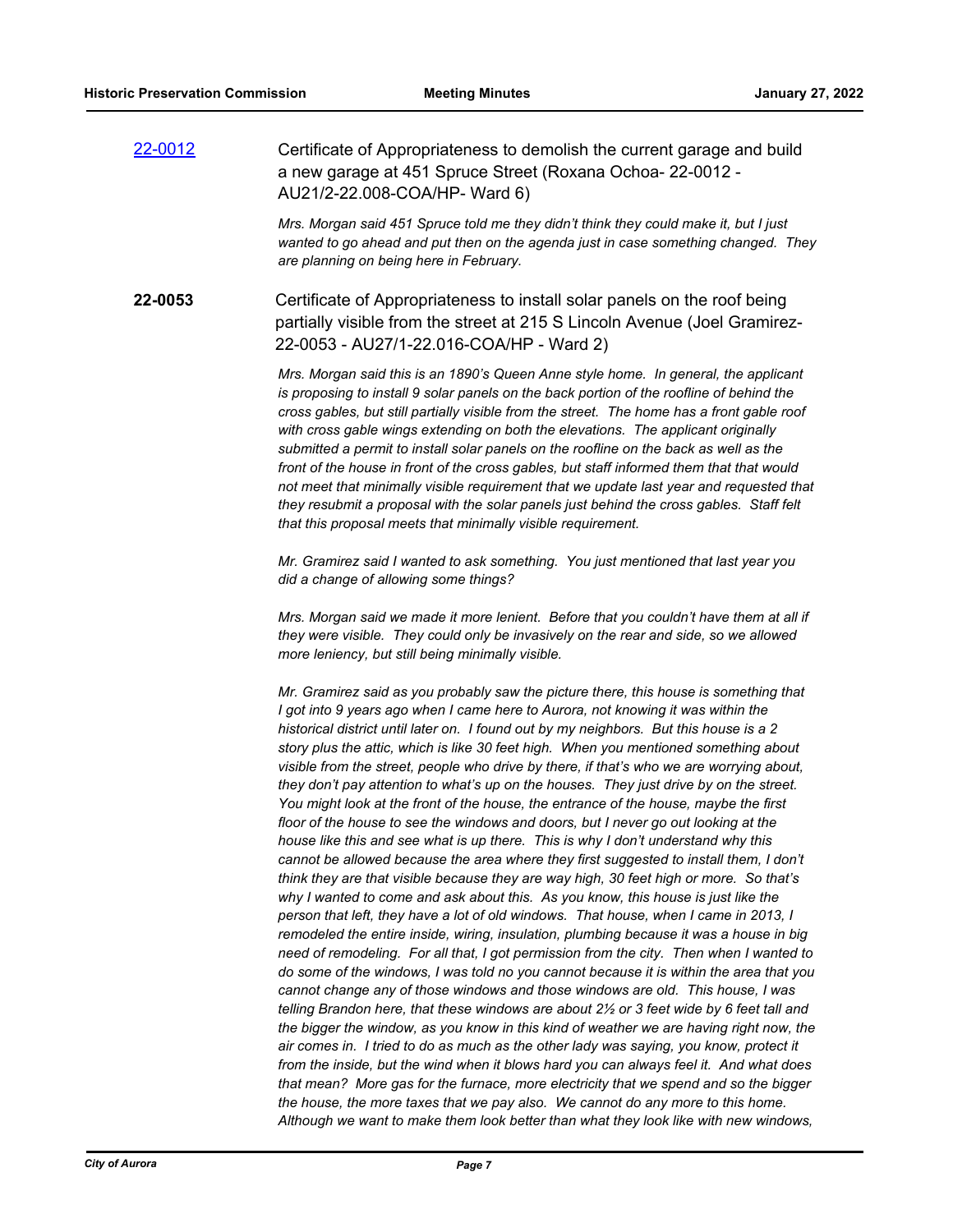*but I was told no. Then I wanted to install the same exact window that you have in there and I was told just like the lady before, you have to look for somebody that can make the exact window and then put in new windows. Out of curiosity one day, I went and talked to a guy and he says we can probably get you windows like that for about \$6,000 each. \$6,000 for each window and I was thinking whoa, who can afford to pay that kind of money for a window like that. There are other windows that can do the job, a better job, less expensive, but because of this requirement that I'm sorry that I wasn't aware of that existed on this house when I got in there. Now they cannot do anything and because of that when they offered me these solar panels to get better service for electricity and spend less every month, I got excited and said okay let's do it. But when they contacted the city, they said you know the city is not allowing this because they say that the panels are going to be visible from the street. That's when I started thinking. Wait a minute, the house is too high. How can this be visible from the street? Besides, the proposal that they show me, because they came in person, they showed me exactly where those panels were going to be installed and most of them are going to be toward the back. Again, people drive through the street looking at the front of the street, so they are not going to be looking at the house. If you fly over the house, sure you will see the panels up there. I just wanted to mention that because maybe we can reconsider something. You would not only be doing me a*  favor, but you would be doing a favor to probably other homeowners in that area that *might want to do the same later in hopes that we can get our house better insulated, better protected and better service with the materials that we use now. Hopefully someday you can consider allowing us putting new windows without having to go to the excess of having to do this same thing, which we will probably never do because we don't have the money to do it. I don't think any of you live in that area. If you do, you probably know what I'm talking about. But I'm sure that you have better houses with better windows and not exactly the type of windows that are required in that area. Please consider that.*

### *Mrs. Ludwig said most of use live in a historic home.*

*Mr. Gramirez said okay, so maybe you can understand what I'm talking about here. That area I love because I'm so close to the downtown. I walk to my work because it is just down the street from there. When we are told no you cannot do this, you cannot do that, that house, my opinion is instead of looking better, it is looking older and older and older, which means that can only cause problems later on, worse problems than keeping the historical district looking nice. Thank you and I hope I haven't offended anybody, but that's what I needed to say and now Brandon can probably give you more information since he is the one that is with the company that wants to do the panels for me.*

*I'm Brandon Preston from 215 S. Lincoln Avenue. I work for the company that installs the solar panels. I'm here just on behalf of the company and the homeowner here. We were looking through the plans. Originally, we had 5 panels on the one side in the front and then 7 panels on the other side in the front. Going back down to what is up there now greatly reduced what offsets his electrical bill from what we were doing, so we were just going to try and come here and see if there was any sort of leniency or anything that we could do, how you guys handle it. It was 21 panels originally and then his offset was cut in half if not more by just the lone 9 panels on the back of the roof.*

*Chairman Miller said the plan as you currently have submitted it, I think looks good. I would think it meets the guideline of being minimally visible behind the cross gables.*

*Mr. Hoffman said is the space, especially on that north, larger dormer on the back side*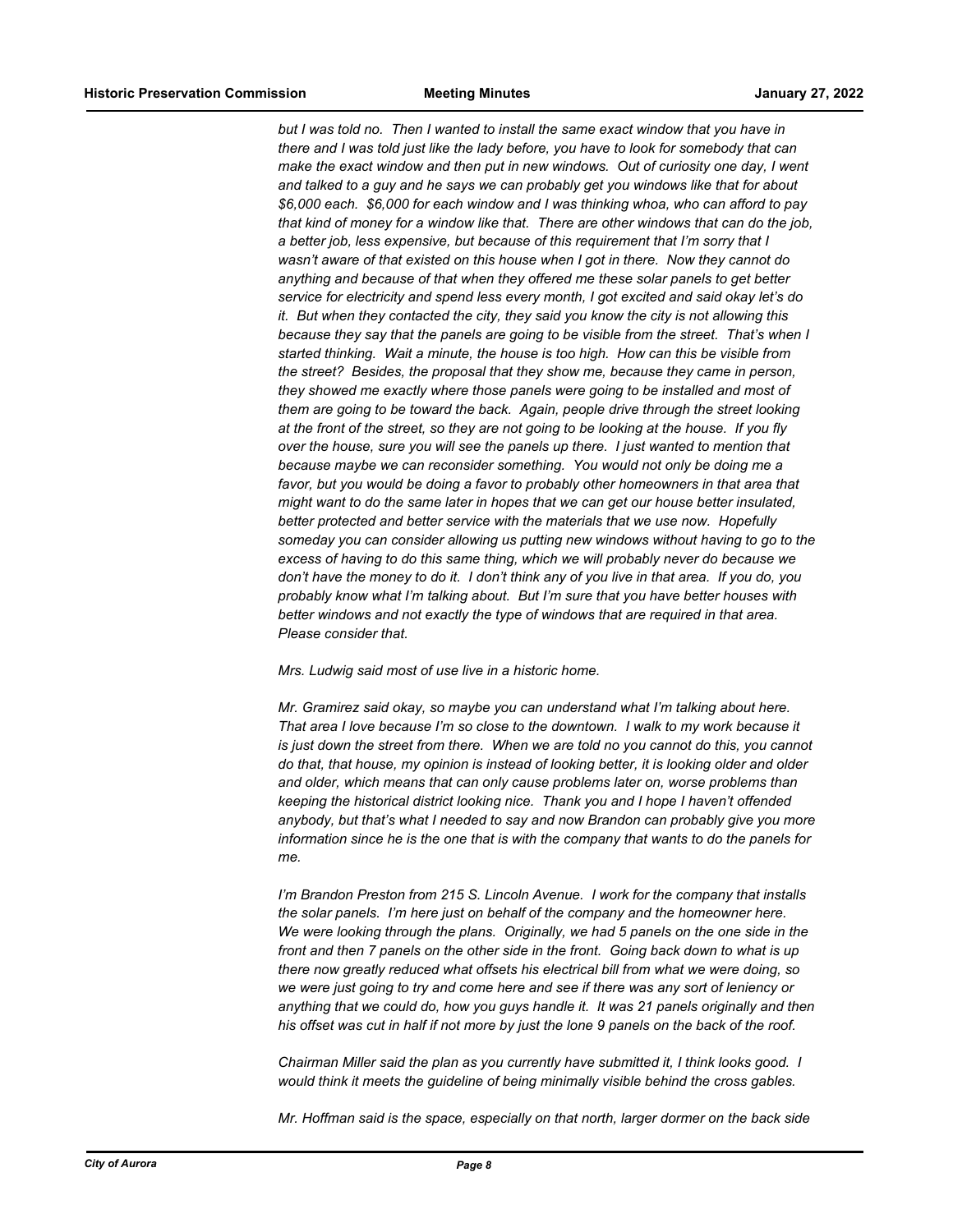*of that, could you put a couple of panels there?*

*Mr. Preston said not within code rules, no, like building code.*

*Mr. Hoffman said it is 3 foot setbacks?*

*Mr. Preston said it is.*

*Mr. Hoffman said that apply along the ridge of that jerkinhead dormer there?*

*Mr. Preston said so it doesn't as long as there are no panels on the adjacent roofline, there is not one required. If there are panels on the adjacent roofline, it is 18 inches on both sides.*

*Mr. Hoffman said you looked at putting a couple of panels on a diagonal running up that roof?*

*Mr. Preston said that gets super tricky with the way that the rafters and everything run. The way that we tie in our system to the rafters, it would not sit right.*

*Mr. Hoffman said the racks are pretty adjustable. You might have some racks sticking out. I think that's the only remaining space here that would meet the standard.*

*Mrs. Ludwig said what percentage offset?*

*Mr. Preston said this right now? 23%.*

*Mr. Hoffman said is there a garage?*

*Mr. Preston said there is, but it is buried in trees. It faces north and south, so you could only use the one plane to actually get production.*

*Mr. Hanson said some other considerations, I think it is not only appropriate, but it is acceptable. There is foliage in the front of your home. I'm actually a neighbor of yours because I work for the railroad and directly across from your home is a parking lot and the railroad. I don't see the people that are parking in that parking lot every day will have an issue with what they could partially see through the trees at the back of your home, nor will the railroaders. I think we leave a big enough carbon footprint as railroaders to see someone supporting sustainable energy as a good plan. Considering what's on that street there and what's across from you as your across the street neighbors, I don't have a problem with it at all.*

*Mrs. Ludwig said but I think there is also an equitable guideline we did just relax to allow anything and minimally visible was, part of it with the historic district, I mean we're here to preserve its historical features and this is in a historical district.*

*Chairman Miller said I think the plan as submitted would meets the guidelines.*

*Mrs. Ludwig said I think the plan as submitted meets the guidelines.*

*Chairman Miller said behind the cross gables, it is an architectural feature, which is, I think, what our guidelines have requested.*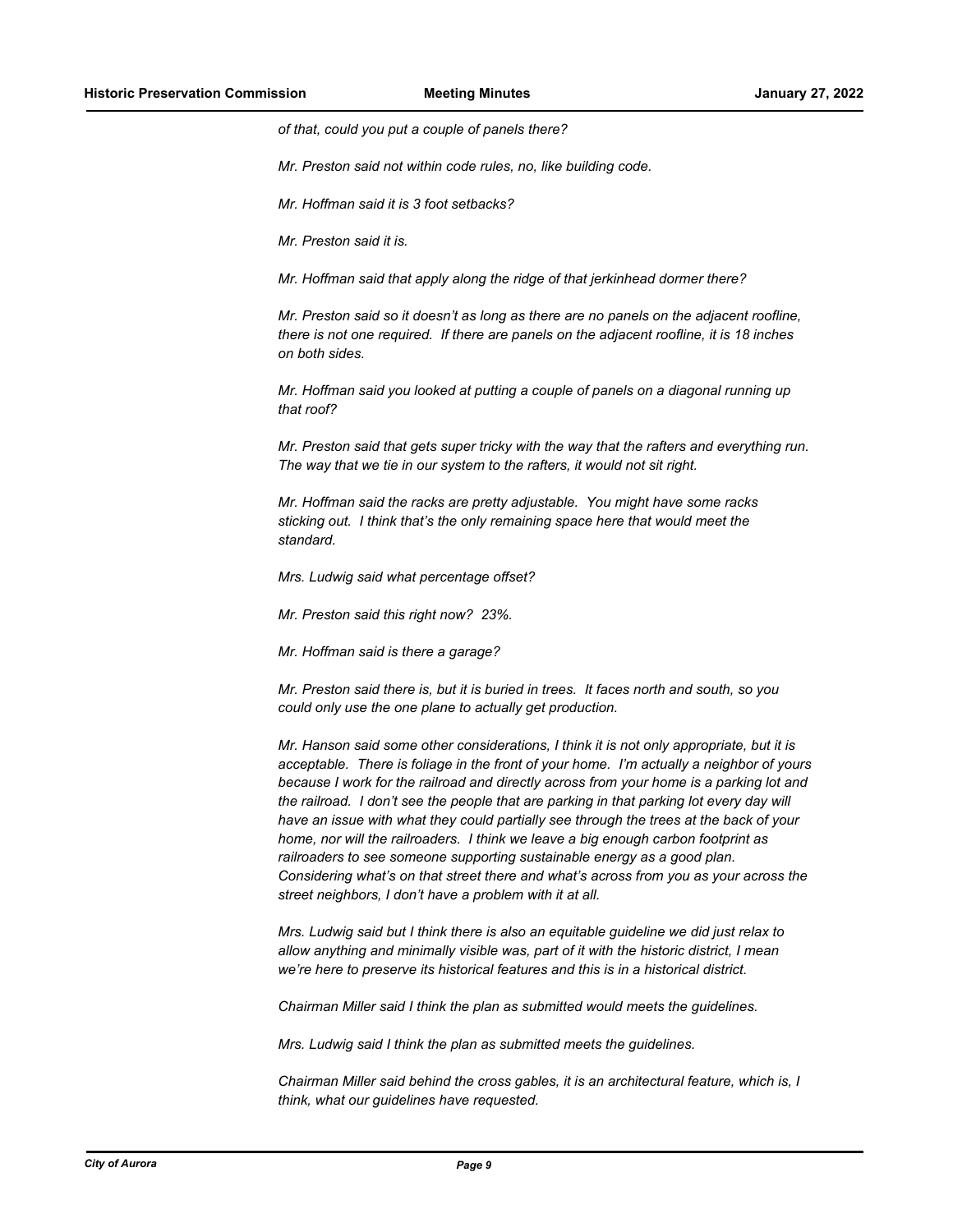*Mr. Hoffman said anything else that was added or adjusted that's behind those dormers would meet that standard, so if you were going go to reconfigure some things and try to get fancy there, I think any of that would meet what our standards are.*

*Mr. Preston said okay, so nothing in the front then?*

*Mr. Hoffman said yes. It is a steep pitch. Even in the pictures here, you see the roof is pretty prominent.*

*Chairman Miller said it is a prominent feature.*

*Mr. Hoffman said it kind of defines the style of the house. It is a really nice house. This is one when I saw it come up on the agenda, it was like I recognize this one. I live in the district over to the west side here, but I like the houses on Lincoln Avenue, and I recognize this one.*

*Chairman Miller said it is actually a very attractive house.*

*Mr. Gramirez said it is and, like I said, I wish I could make it better by installing new windows that look newer and preserve the essence of the historical home. The year it was built, to me, that says a lot. It is a very well built house. I walk into the attic and I see the real 2 by 4's, not like the ones we get at the store now. The way they look, whoever built it, knew what they were doing and I'm sure all those houses are the same. It is just that I wish I could change to nice windows. I don't want to put in just crappy windows, but nice windows that can provide better view and better protection from the weather inside or outside even in the summer when it's hot. Of course, we've got to run the air conditioning. Right now I really have to fight to keep them closed the best that I can because of that. I love that house and I've been there since 2013, almost 8, 8½ years, but when things like this happen, I just wonder maybe I should just sell it and move on. I came to Aurora and that's where I came to be. All the work that I did inside I did part of it myself. I contracted the work that I had to contract out, but the more I see of it, this is my house. I half built it because all the remodel of the first and second floor I did that myself. But thank you for your consideration.*

*Mr. Hoffman said I would just mention if you are not aware that storm windows, if you look at the guidelines, replacing or installing front storm windows is compliant. In most cases, the original can be restored to perform very similarly to modern windows. Just because they're old, you're not stuck with the poor performance.*

*Chairman Miller said I have all original windows in my home as well.*

*Mr. Gramirez said and I thought about that, maybe replacing the glass, you know, all the panels, all the glass because some of the frames are very good looking, very nice sturdy wood. If I could just replace to a thicker panel of glass in all of them, I would do that. The thing is that you probably know too, you go and buy a little piece of glass and it's like \$20 or \$30, so to replace a big panel like that is going to be like \$100 or more, plus someone to install it.*

*Mr. Hoffman said and you don't get much benefit from just going to a new plate of pane. The real savings in your heating loss is weather stripping and restoring the frame and the joints and stuff like that.*

*Chairman Miller said weather stripping between the sashes.*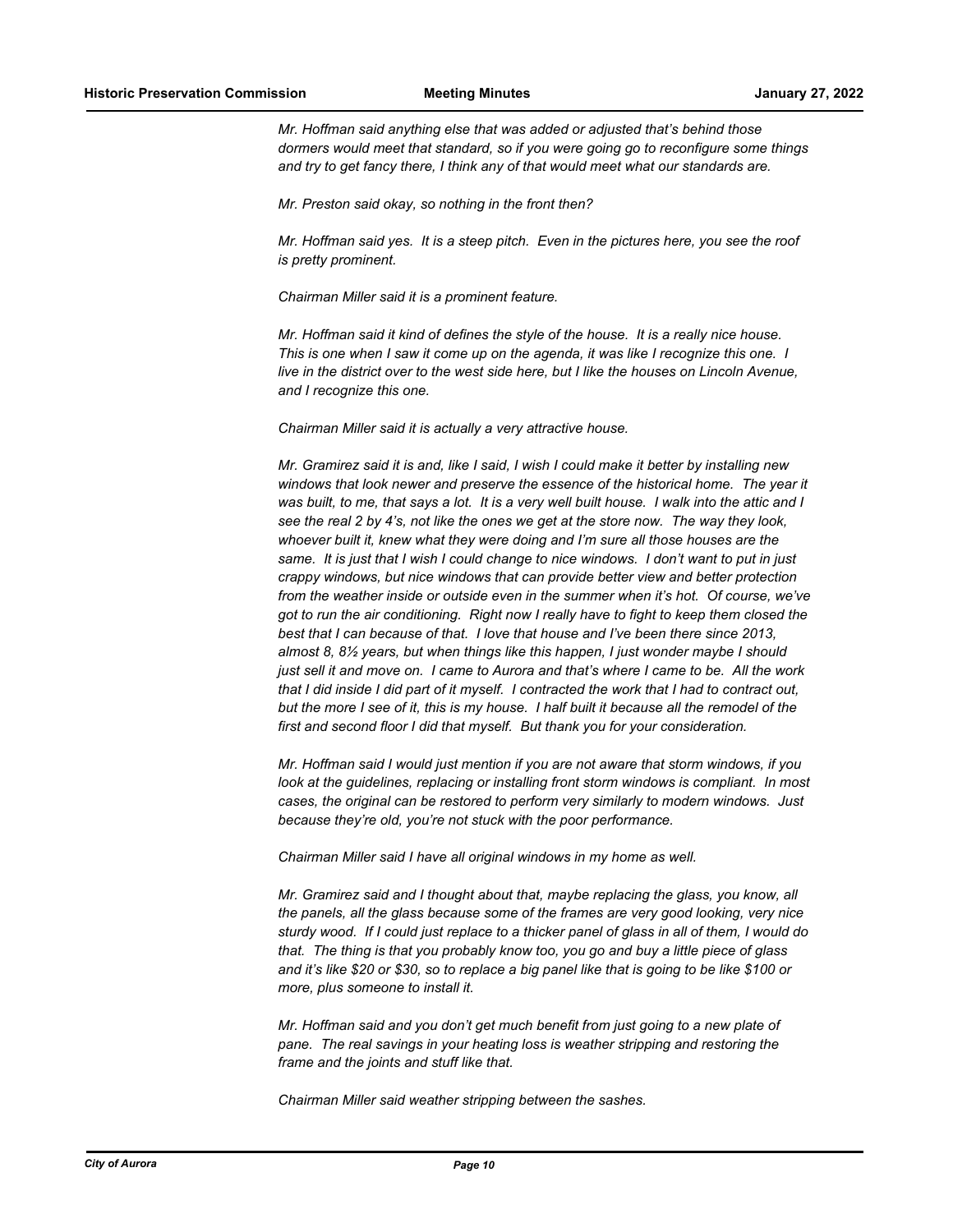*Mr. Hoffman said air infiltration blowing through is the majority of it.*

*Chairman Miller said and then also storm windows.*

*Mr. Hoffman said combined with storm windows they will perform very well.*

*Chairman Miller said I've also had to, in this case I did the work myself after I purchased the house, on the part there was glazing falling off, I went around and did the work myself and I replaced it because I don't want air getting around the glass where it should be sealed against the sash frame.*

*Mr. Gramirez said I've done that to many of them. The ones that don't seem to last very long are the ones facing to the south because when the sun is in summer, it dries really fast and then it starts cracking.*

*Mr. Hoffman said do you paint over the glazing putty after you've installed it?*

*Mr. Gramirez said not from the outside, no because I believe all but one has the storm window, which is old and it is made of aluminum, but it is also in bad shape. I will look into your suggestion. First fix the window, the glass, and then maybe look into new storm windows and hopefully that can help and make it look better too.*

*Mr. Hoffman said if you are having issues with your glazing putty failing, it needs to be painted to actually seal it and protect it and you only have to paint a 16th of an inch onto the glass to seal it in. It is kind of like wood. It needs to be protected. If you look online, and I think Jill might have some resources on window maintenance and restoration. It has kind of become a lost art as modern windows are just replaced and the old ones are thrown out, but the old stuff, like you say, it is built to last a lot longer and it needs some maintenance, but it will last longer.*

*Mr. Gramirez said you were taking to the lady about getting a carpenter to do the window. I was thinking just like people have lost the art of writing. We don't have many carpenters doing the work anymore and if there is one, he is going to charge a leg and an arm because he is going to do it slowly, very careful, and it is going to take him a long time to do some small piece, so of course, he has to charge for his time.*

*Mrs. Morgan said do we have a motion to approve the Certificate of Appropriate as is?*

*MOTION OF APPROVAL WAS MADE BY: Matt Hanson MOTION SECONDED BY: Simon Munoz AYES: Justyn Arnold, Fernando Castrejon, Amber Foster, Matt Hanson, Seth Hoffman, Kristin Ludwig, Dan Miller, Simon Munoz, Mike Walker NAYS: None*

*Chairman Miller said thank you for bringing a proposal like this. It is a very nice proposal that meets our guidelines and on a lovely house. If the homeowner wants to get together and talk about home maintenance tips on windows, we are available to do that because we all have experience maintaining our own windows.*

**A motion was made by Mr. Hanson, seconded by Mr. Munoz, that this agenda item be approved. The motion carried.**

## **DISCUSSION**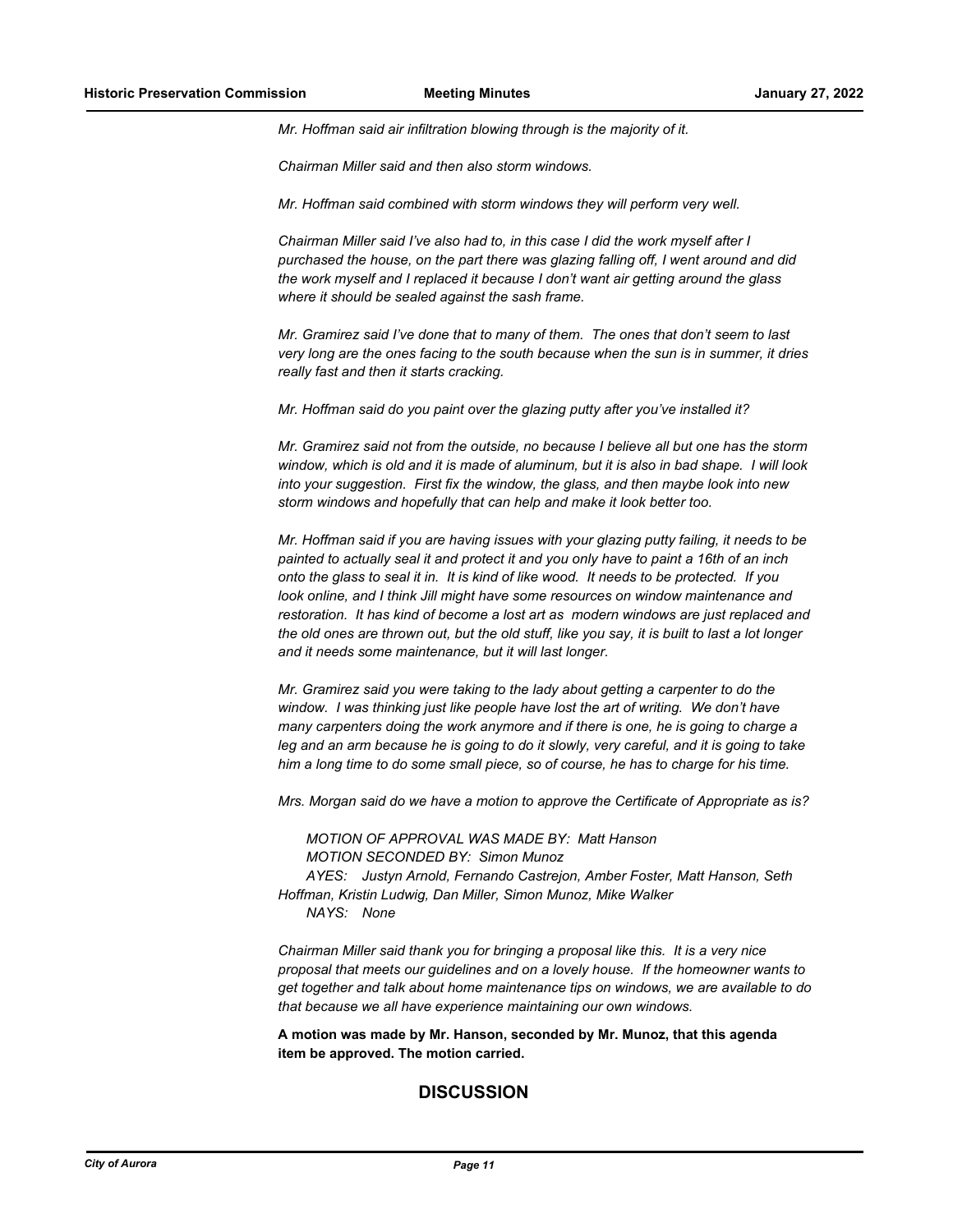## [22-0048](http://aurora-il.legistar.com/gateway.aspx?m=l&id=/matter.aspx?key=11137) The Preservation Commission is providing comments on the National Register Nomination of the Mary A. Todd School located at 100 Oak Avenue (Illinois Historic Preservation Agency-22-0048/AU22/1-22.013-HP-JM - Ward 6)

*Mrs. Morgan said as you are aware, the City of Aurora is a certified local government through the State due to our Preservation Ordinance and the Preservation Commission. As such, the Historic Preservation Agency is required to get, or reach out and request, comments by the Preservation Commission on all National Register nominations. So they are bringing forward 2 to us today. The Mary Todd School, which was constructed for the Aurora Public Schools in 1934 with an addition in 1965. The school, and attached gymnasium, was designed by Norman Ephraim Brydges. The later addition by Robert F. Mall. The building is in the Classical Revival style clad in brick with a limestone trim and features a primary entrance set in the Classical Revival style. Here are some historic photos of it, what it originally looked like at one point before demolition and new construction. The current historic building, the historic photo of it. Another historic photo. Here it is as it looks today. So you can see the Classical Revival entrance with a limestone surround and pilasters, the gabled pediment and a full entablature. The interior features large classrooms, open central corridor with metal lockers, plaster ceilings above the dropped ceiling, there is the original plaster ceiling, built-in wood cabinetry and original wood doors. As you are aware, this recently came up. Also as part of it, actually after construction, 7 murals designed by Anne Michalov and 2 statues designed by Mary Anderson are in the building. Architect Norman Brydges designed the school using a modern school layout and finishes to achieve the ideals of the late Progressive Era school reforms. In the late 1890's or early 1900's, education underwent a transformation that focused on learning by doing and providing a more diverse curriculum. The new ideology required a new physical school building that could accommodate a variety of studies and a rich environment. So the Todd School encompasses this progressive era value of learning through experience rather than just traditional memorization, and by incorporating, they have optimal natural light, large playground, bathrooms, showers, specialized classrooms, modern kitchen, auditorium, and gymnasium. The Classical Revival style is one of several Revival styles used during the Progressive Reform era. The Todd School retains a very good integrity with few alterations, just replacement windows and doors, and easily communicates its significance under Criterion C as an example of an early 20th century late Progressive Era school. This is just for the National Register nomination, but to kind of fill you in, as most of you are probably aware of, this building is currently being rehabbed through Historic Tax Credits, hence bringing the National Register nomination forward. It is going to be a workforce housing. It is workforce housing in the original school and then that later addition, the 1960's*  addition, will be the VNA is what they are looking at. All the exterior is basically being *retained as is. The interior, many of the original features are being retained, the lockers and the cabinetry. The gymnasium is being retained.*

*Chairman Miller said does this involve retaining all of the WPA art that's in the building?*

*Mrs. Morgan said the WPA art is going to be removed. The city is working on the removal and then eventual restoration of them. That's an ongoing process and probably won't be something that will be done, like it will probably be piecemeal done as far as the restoration. The city and developer and the State Preservation Office all thought that removal and keeping it in the public realm was important.*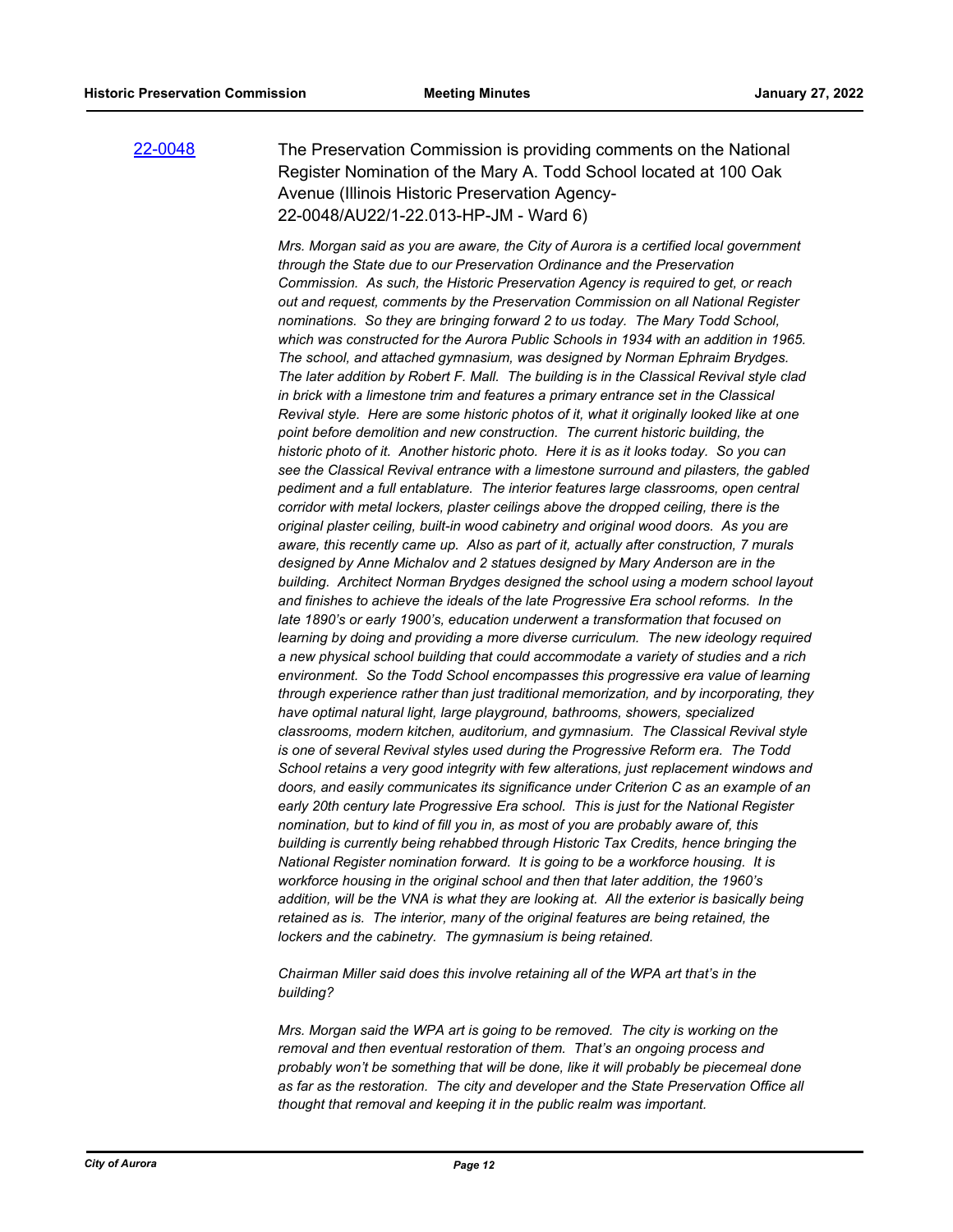*Mr. Hoffman said I love the little historic context of that first picture of the old building. Someone had written a note "Dear friend Alice, this building burnt down today. Everything is alright. I mean the kids." Perhaps it was just a partial. It's not real relevant for the nomination for this building here, it looks like the same building there in circa 1910, so perhaps it was just a partial fire that took out the steeple or something there.*

*Chairman Miller said I take it the owner is supporting the nomination?*

*Mrs. Morgan said the city owns it. The School District gave it to the city in order to have redevelopment.*

*Chairman Miller said and it is believed that the placing on the National Register and making it eligible for Historic Preservation Tax Credits would make it a more attractive target for a developer?*

*Mrs. Morgan said yes, by being able to get those tax credits. That was a significant part of it. Originally, they didn't want to pursue tax credits, but they weren't able to make the finances work without them.*

*Chairman Miller said are there additional financial incentives the developer can get for doing workforce housing?*

*Mrs. Morgan said yes, they are also doing low income tax credits.*

*Chairman Miller said okay, that's for of low income type thing?*

*Mrs. Morgan said yes. Then the city is providing some home and CDBG funding, or it might just be home. I can't remember. I think it's both.*

*Mr. Hanson said is there anything above and beyond the current tax credits that you are talking about that would be available or a possibility either for the city or for this group regarding the removal and restoration of the WPA art and have we pursued a place to house or to promote these pieces of art that will become either roaming or temporary or permanent display?*

*Mrs. Morgan said so as far as the tax credits, we had originally thought maybe that would be a possibility to help some of the finances, but in order for this to pass the Section 106 requirement and the tax credits requirements, they wanted to not include it. The State Preservation Office said they are not including it in the scope because basically the city is removing it prior to this project happening. For them to help fund it, they would probably require it to stay in the building if they were doing any funding of it, so it couldn't be included in the project. We are still working on a place to store them and eventual display.*

*Mr. Hoffman said with the addition of the VNA, would that be a public venue?*

*Mrs. Morgan said we thought about that, possibly seeing if we could hang them back in the VNA, so it is kind of close.*

*Mr. Hoffman said is that option open in the future?*

*Mrs. Morgan said we think so. We've also been working with an organization, I can't think of the organization, but there's a federal organization that also is involved with*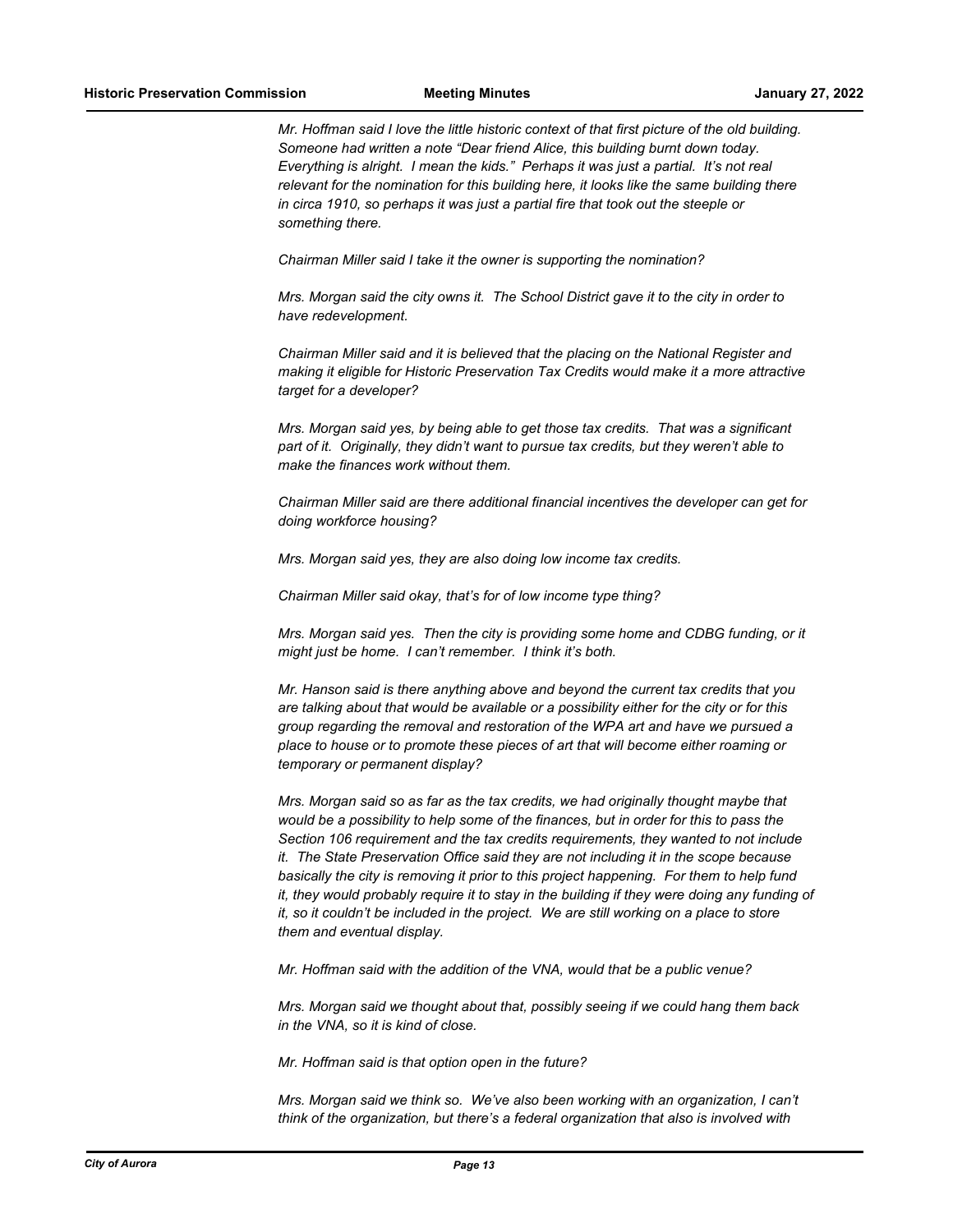*murals because they were part of the WPA program and are federally funded. It sounds from the discussion with them that open to the public is not necessarily a public institution, so I think there might be some flexibility there.*

*Mrs. Ludwig said I think people were going to get in touch with SciTech at some point too. They have a lot of space.*

*Mrs. Morgan said yes, that was also a thought. I think we also talked about the universities. Again, if you don't necessarily have to be a public institution.*

*Chairman Miller said so the resistance of leaving them in place would be because they are being converted into private apartments probably with restricted access to the front door.*

*Mrs. Morgan said yes.*

*Mrs. Ludwig said I don't know if you were here Matt, we saw that presentation about all of them. They are in a multitude of different places, so it's maybe ultimately they don't end up all back together if there's no place to house them.*

*Mrs. Morgan said they are large murals. I don't think they will be probably be housed in one place.*

*Mrs. Ludwig said the Aurora murals are more than welcome at my house.*

*Mr. Hanson said I've got dibs on the statues.*

*Mrs. Morgan said so we do want to ask if the Commission supports this nomination and staff can relay that to the Preservation Agency.*

*MOTION OF SUPPORT WAS MADE BY: Kristin Ludwig MOTION SECONDED BY: Amber Foster AYES: Justyn Arnold, Fernando Castrejon, Amber Foster, Matt Hanson, Seth Hoffman, Kristin Ludwig, Dan Miller, Simon Munoz, Mike Walker NAYS: None*

**A motion was made by Mrs. Ludwig, seconded by Mrs. Foster, that this agenda item be approved and filed. The motion carried.**

[22-0049](http://aurora-il.legistar.com/gateway.aspx?m=l&id=/matter.aspx?key=11138) The Preservation Commission is providing comments on the National Register Nomination of the Lincoln School at 641 S Lake Street (Illinois Historic Preservation Agency- 22-0049 / AU28/1-22.014-HP -JM - Ward 4)

> *Mrs. Morgan said this is for the National Register nomination for the Lincoln School. It is located ay 631 S. Lake Street. It was constructed in 1891 by the Aurora West Division Board of Education. There was a gymnasium addition in 1926 and an auditorium and classroom addition in 1928. The original block was designed and built by local stonemason and carpenter Clark Brown Colwell. The school was originally called the South Lake Street School and renamed Abraham Lincoln School with the 1920's remodel. The building is clad in brick with a stone foundation. You can kind of see here. The top is the front facing Lake Street. So this is the façade facing Lake Street and then this one as well. This is kind of a close up of the entrance, the sides, and then you can see the rear. The building is clad in red brick with a stone foundation. It is characterized by Prairie style elements, including decorative stone*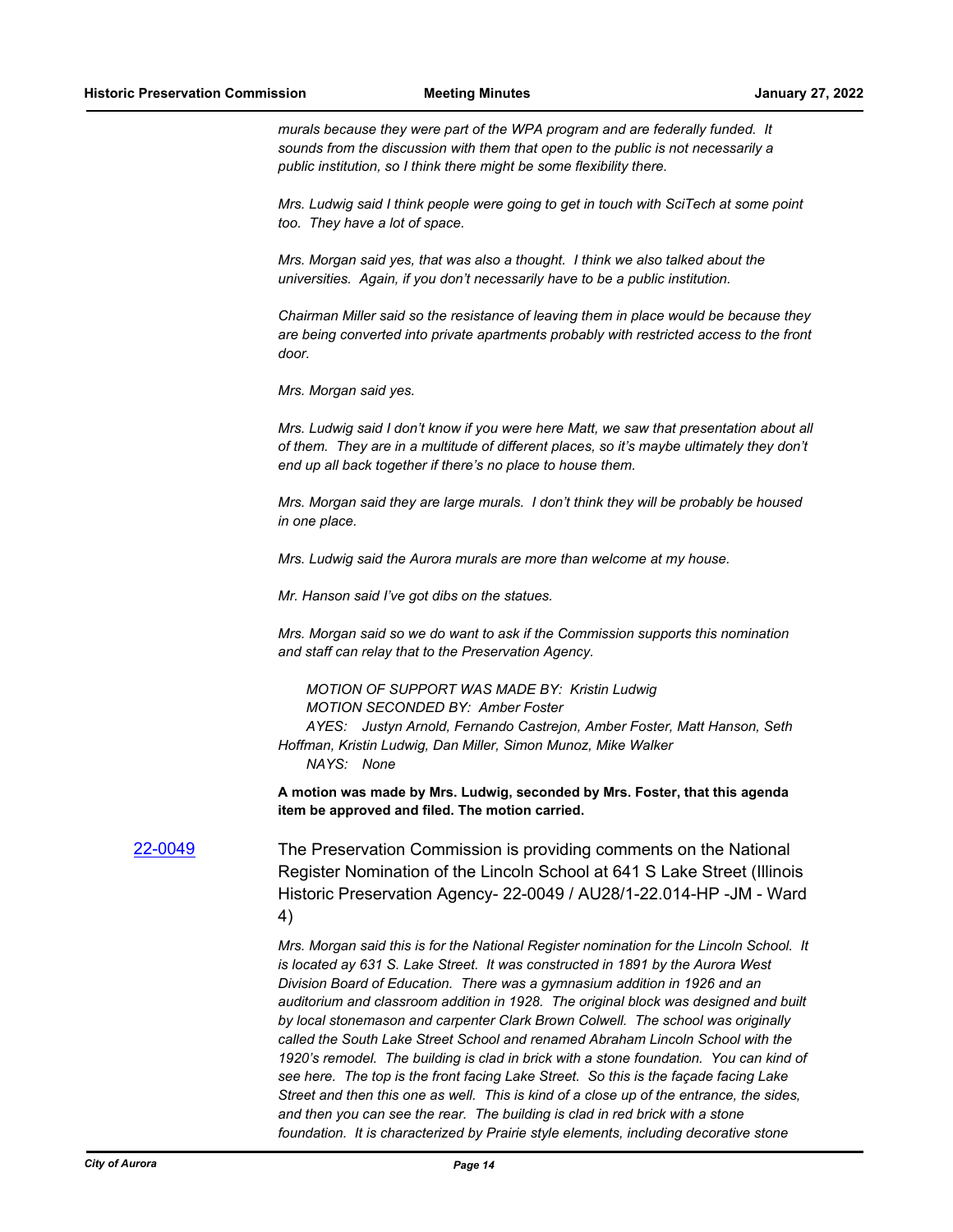*blocks, geometric stone entrance surrounds, and deep eaves with wood brackets. The interior retains many of the original features, including the central corridor lined with lockers, historic wood entrance doors, wood flooring, wood window trim and some terrazzo edging and flooring. The school represents the history of education in Aurora showing the need of the school system to expand beginning in the early 1900's due to the rapidly growing population needed to serve the range of industries that were coming into Aurora. Following the destruction of the South Branch School due to arson, the South Lake Street School was established 2 blocks from the South Branch School. The design of the building was typical of the time, this is the original 1891 portion, containing 4 classrooms per floor bisected by a central corridor. It originally had a 7 story bell tower. Here is the original school and you can see the original bell tower. It was later removed. If you look at this, this is the original 1891 portion and then there is the addition to the left and the addition to the right. In 1891 the school became overcrowded due to the growth of manufacturing and immigrant population. So then by 1926 they added the gymnasium to serve students with athletic facilities that was popular for education reforms in the 1920's. With the 1928 addition also came a complete interior remodeling of the old original 1891 portion to retrofit into more of a modern school system, specifically the Platoon School. The Platoon School method began in the early 1900's and spread throughout the 1930's. It believed that children should be taught through interaction and included supplementing classroom study with interactive work in specialized classrooms and physical education. William S. Wirt founded the first Platoon School that was designed where each class, or platoon, would remain in a base room with one teacher for part of the day learning the standard subjects and would spend the rest in smaller groups shifting among special classrooms. The West Aurora School Board even went out and took a look at one of Wirt's original schools when they were considering retrofitting this school. The method was particularly attractive because it also allowed an increase in efficiency and capacity without really enlarging the school by too much. As a newly designated Platoon School, the school was renamed the Abraham Lincoln School. The Platoon method began to fade after Wirt's death and by the 1940's was replaced with the one teacher per classroom method of most elementary organization. So the Lincoln School retains much integrity that portrays its significance as one of Aurora's oldest schools and a good example of retrofitting existing buildings to the Platoon school model. This also is part of a Historic Tax Credit project. It is being turned into workforce housing as well. The developers are also building a new building on this site to supplement the workforce housing. They are combining the new building, this building and Todd School in order to have enough units to make it financially feasible to use the Income Tax Credits and the Preservation Tax Credits.*

*Mr. Hoffman said is the new building on the site going to be joined with this one?*

*Mrs. Morgan said no. It is a separate building closer to Woodlawn.*

*Mr. Hoffman said I read about just the general plan itself, but I didn't see any actual configuration and was just curious. There is quite a bit of space on this property.*

*Mrs. Morgan said there is. The building is slightly shorter than a historic building. It has kind of a hipped roof, simple ornamentation. I know staff and the developers went back and forth a little bit on trying to get some additional ornamentation, but some disagreements with what the Secretary of Interior Standards would actually allow. We got some changes. I should have brought it to show you. I can maybe send it in an email if you are interested in seeing that.*

*Chairman Miller said that would be interesting.*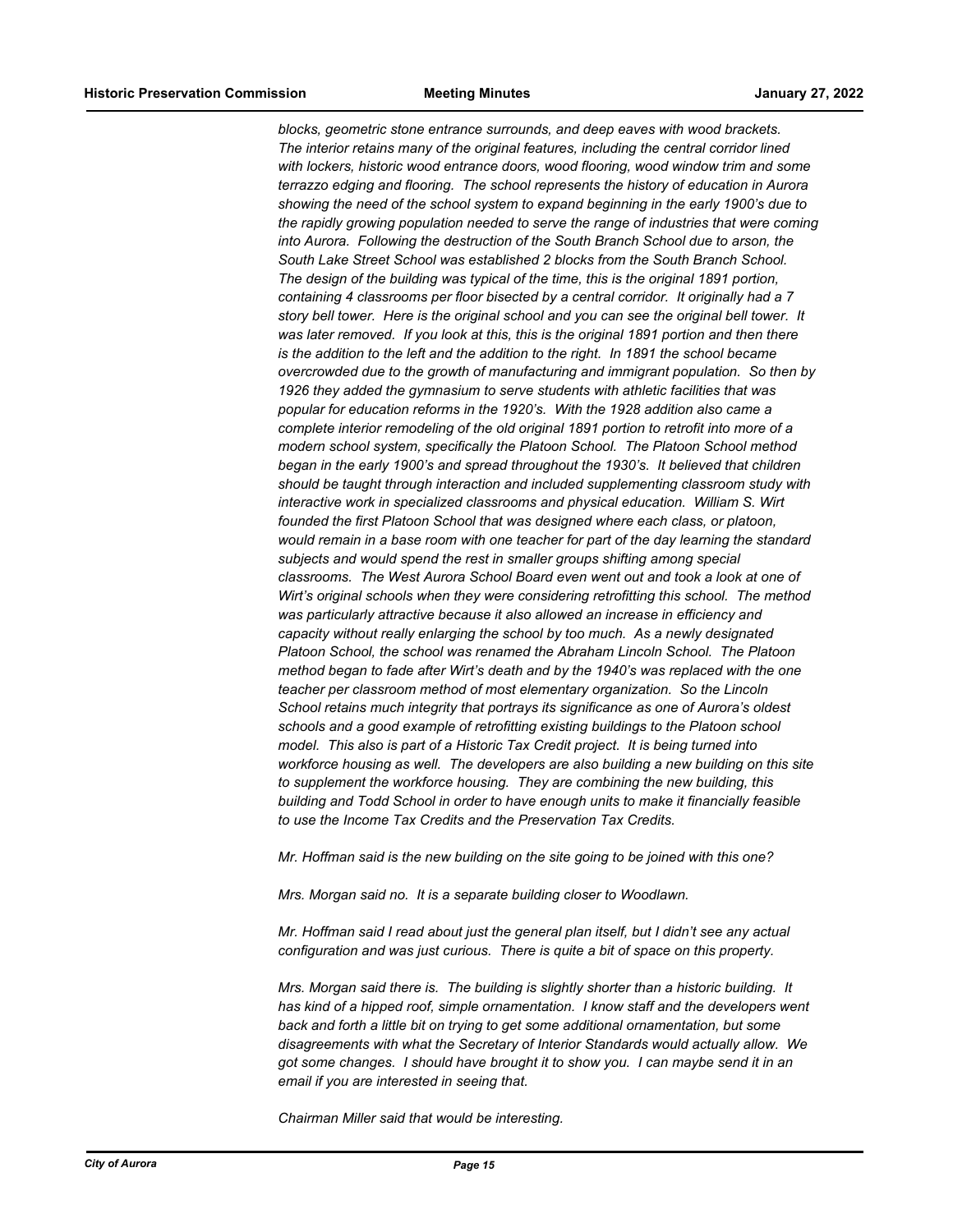*Mr. Hanson said who is the owner, who is the builder, and should this not be taken under consideration for the National Registry? What would the builder do instead?*

*Mrs. Morgan said so the owner is the city. Again, it was given to the city by the School District. It probably would sit vacant if it wasn't being reused, or at least vacant for a long time. Schools are difficult to reuse.*

*Mr. Hoffman said this one's been empty for 20 years or something.*

*Mrs. Morgan said yes. The Todd School hasn't been and it was recently, but this one's been vacant, I think, yes for probably about 20 years. Since there is no protection on it, it would probably end up being demolished in my opinion.*

*Mr. Hanson said and then a developer would have more freedom to develop what they want to build?*

*Mrs. Morgan said it has to be rezoned to allow this. I think it is zoned currently single family. If it wasn't for the reuse of the historic building, I don't think city staff would initially support putting a whole brand new apartment complex on the site.*

*Mr. Hanson said agreed.*

*Mrs. Ludwig said are there plans to save some of the interior, like the tile?*

*Mrs. Morgan said yes. Because of the tax credits, all of that has to be approved by the State Preservation Agency, so a lot of those interior elements would be preserved, even some of the interior partition walls apparently have to be preserved as well. I don't think anyone quite even realizes that we're going to have to come through another variance process because of their square footage now. They are going to have a small little studio in order to meet the Preservation Agency's requirements on not removing interior partition walls.*

*Mr. Hoffman said schools are made with very large hallways for big crowds of people and apartments don't need that hallway.*

*Mrs. Morgan said yes, those large hallways are going to be kept. Most of the lockers are going to be kept. They keep a lot of the door entrances where they have to close and they usually try to take the reuse it and if it is a historic door you would reuse it in another portion of the building or sometimes they just wall it up, I think, and just keep the doors as kind of an element.*

*Mr. Hanson said I apologize if it is in the packet. My thing timed out. Who is currently the builder and developer?*

*Mrs. Morgan said the developer, it is a combination of different organizations. Michael Poulakidas, he did the Copley, he is involved with the project. There is an organization that, actually it is a Native American organization that does low income housing. They are involved in the project. I think there is another entity. I'm blanking. They have a name as a group, and I can't think of what it is. I can get that to you if you are interested.*

*Chairman Miller said it was interesting as I read through these, I thought you did a good job, or whoever prepared it, did a good job of representing the history of the*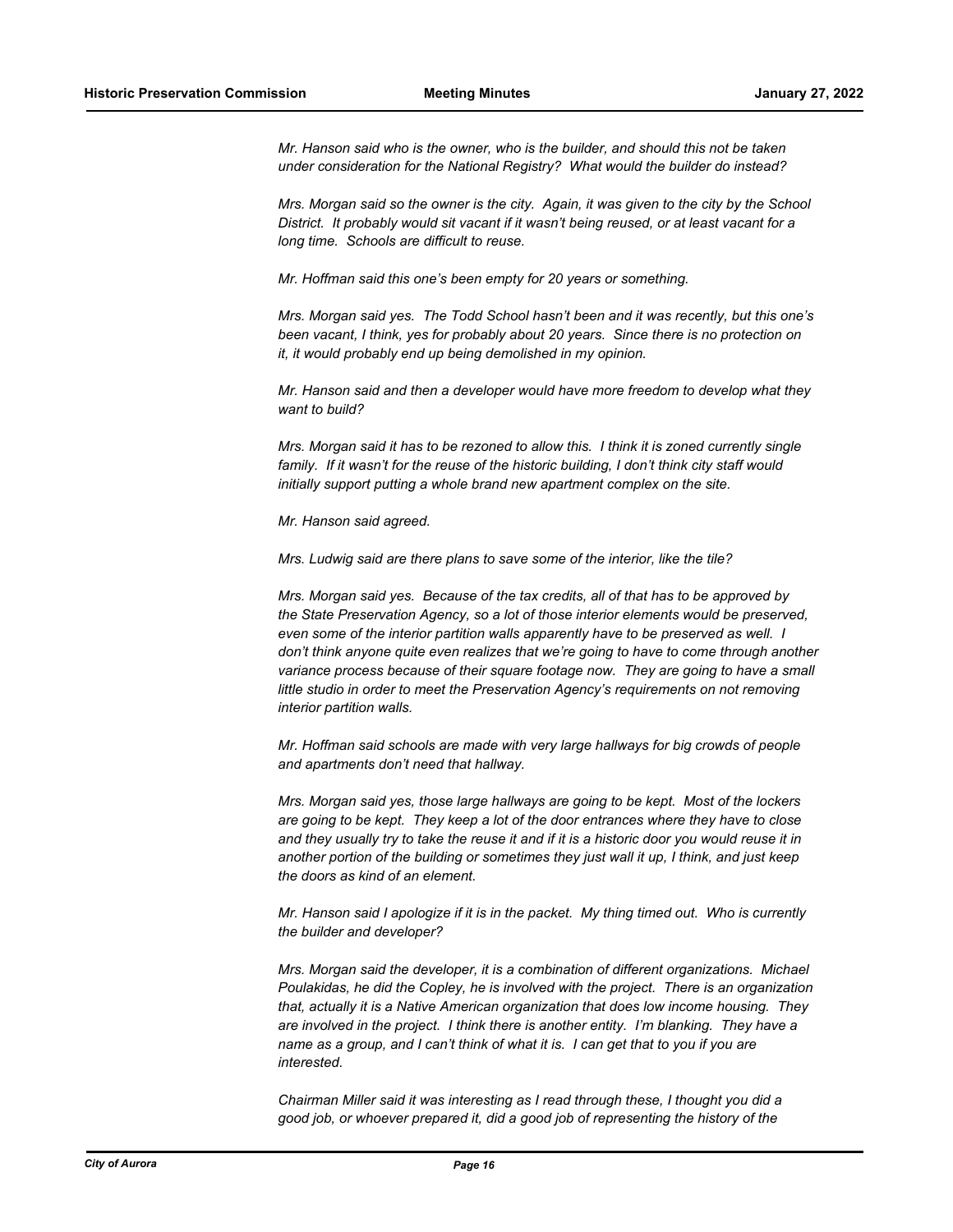*buildings. At least the west side of Aurora has lost of lot of its old school buildings.*

*Mrs. Morgan said even just real recently we lost the Nancy Hill School when I was here and then right before I came you lost the High School.*

*Chairman Miller said yes, the original West High and Greenman was also torn down.*

*Mr. Hoffman said I guess West High, I guess from some of my time in Aurora, but from what I've heard that was one where there was an attempt to redevelop it and it just didn't…*

*Chairman Miller said there were attempts. The last attempt, I think, feel on the real estate market crash at the beginning of 2008. Someone had purchased that with the intent to redevelop. At least just my opinion, it was an inexperienced developer. He had never done a project like that before. Then there was the real estate market crash and the building just never recovered from it. It was vandalized and even the owner vandalized it actually. At least the west side of the city has lost most of its historic school buildings. It would be these two and Freeman, which the West Aurora District is still using. That was interesting.*

*Mrs. Ludwig said I like in these packets that they have the opportunity to protect inside and out too.*

*Mrs. Morgan said that's nice of the Tax Credits.*

*Chairman Miller said the location of corridors, I know, was also an issue with the St. Charles Hospital. They wanted to rip it out. I know the developer really would have liked to make the hallways narrower and allow the apartments to be larger, but hospitals, like schools, have these wide corridors.*

*Mrs. Morgan said that's a big character defining feature. The gymnasiums have to be kept. They can't be broken up. I think originally in Todd School they were going to break it up into multiple areas like a computer lab and things like that.*

*MOTION OF SUPPORT WAS MADE BY: Fernando Castrejon MOTION SECONDED BY: Simon Munoz AYES: Justyn Arnold, Fernando Castrejon, Amber Foster, Seth Hoffman, Kristin Ludwig, Dan Miller, Simon Munoz, Mike Walker NAYS: Matt Hanson*

**A motion was made by Mr. Castrejon, seconded by Mr. Munoz, that this agenda item be approved and filed. The motion carried.**

## **PENDING**

## **COMMITTEE REPORTS**

**A) Grants**

*No Report.*

## **B) Near Eastside Historic District**